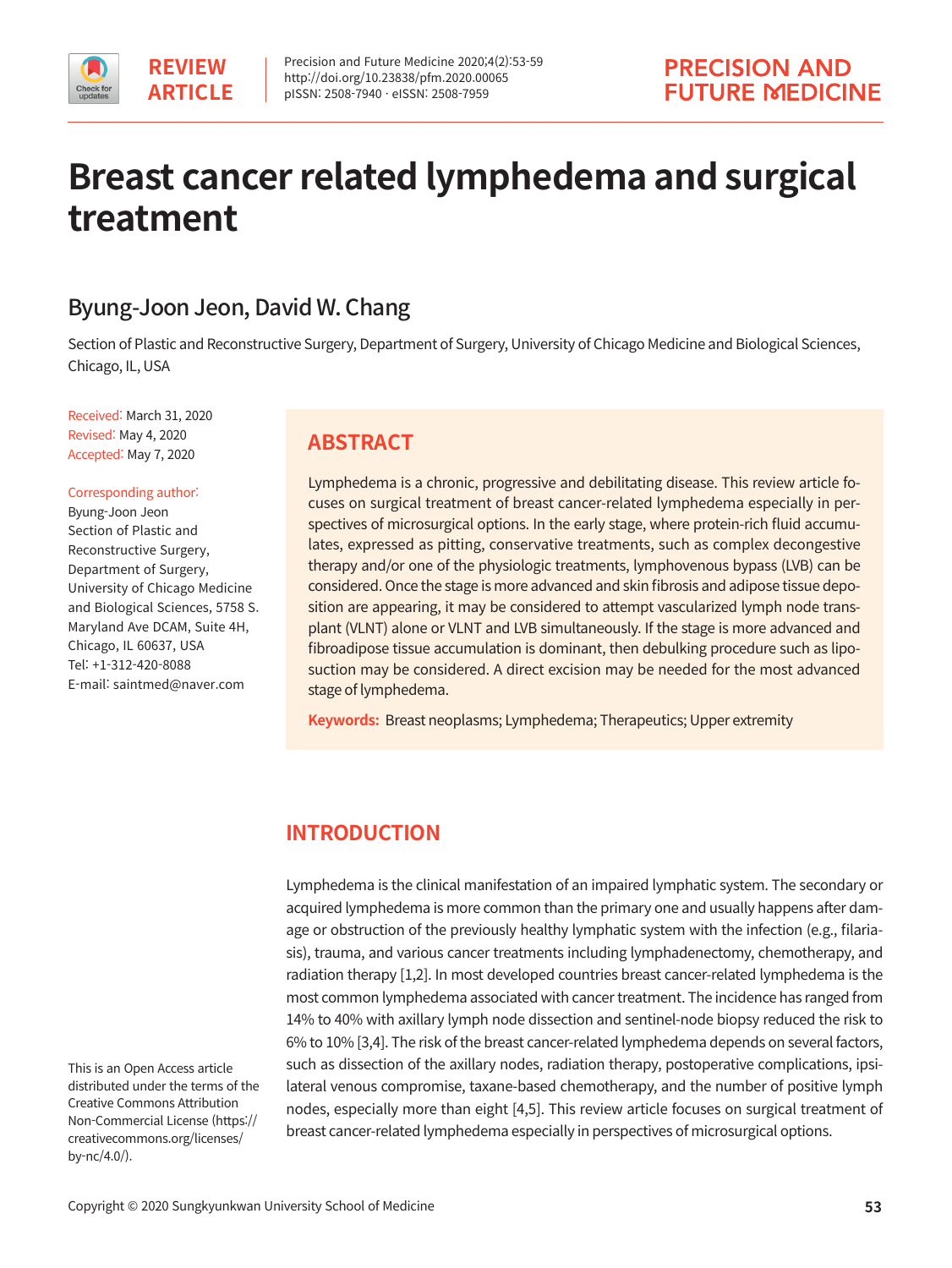Breast cancer related lympedema treatment

# **LYMPHATIC ANATOMY**

The lymph fluid is made in the process of balancing hydrostatic and oncotic pressure in capillaries and tissues. The lymphatic system includes lymph nodes and lymphatic vessels. It has several interesting and unique characteristics. The lymphatic system, which begins with the blind tubes, passes through the lymph nodes and eventually connects to the heart through the veins, such as the subclavian vein. Unlike the veins, the lymphatics have fewer bifurcations, and they show the clear direction towards axillary or inguinal lymph nodes in the extremities and moves in one direction through the smooth muscle action and valves in the lymphatic vessels. It is also intriguing that the connection between the superficial and deep lymphatic system is not significant. Although there exist perforating lymphatic vessels and they connect the superficial and deep lymphatic vessels, some authors argue that they only parallel the arteries originating below the deep fascia and do not connect the two lymphatic systems definitely [6,7].

 The lymphatic vessels can be largely divided into three categories including lymph capillaries, pre-collectors, and lymph-collecting vessels [7,8]. The lymph capillaries (20 to 70 μm) are located just beneath the epidermis and have blind endings. They are formed with the endothelial cells that are loosely overlapped with each other. Anchoring filaments connect the endothelial cells and the surrounding tissue. In the case of excess interstitial fluid being, the anchoring filaments are stretched and the gaps between the endothelial cells are open to absorb the fluid [7,9]. The lymph capillaries don't have valves and are connected by the pre-collectors in the deep dermal layer.

The pre-collectors (70 to 150 μm) have unidirectional valves helping lymph flow from the superficial to deep layers and become larger vessels through meeting together in the dermal layer [10]. Via the efferent pre-collectors, they connect to the lymph-collecting vessels in the subcutaneous layers.

 The lymph-collecting vessels (150 to 500 μm) can be subdivided as superficial and deep ones according to their anatomical location to the deep fascia. They have three-layered structure, including the endothelial, smooth muscle, and collagen fiber with fibroblast layers. The smooth muscle layer performs a major role in rhythmic contraction for the directional flow of the lymph fluid.

 In the upper extremities, there may be an alternative pathway of the superficial lymph-collecting vessels that skips the axillary lymph nodes (sentry nodes) and goes to the supraclavicular lymph nodes through the deltopectoral nodes (interval lymph nodes). It can work as a detour for preventing upper-extremity lymphedema.

# **DIAGNOSIS**

Edematous change of the upper extremities appears as an apparent symptom in the early stage, but fibroadipose tissue deposition becomes a dominant manifestation and a characteristic skin lesions (acanthosis, fat deposits, and warty overgrowths) are also present in the late stage. The detailed history and several laboratory tests may be needed for the differential diagnosis of lipedema, myxedema and an occult veno-occlusive disease [4].

 In many cases, imaging studies are not mandatory for the exact diagnosis. But they can be helpful for the confirmative diagnosis and determining the treatment options.

 Currently, lymphoscintigraphy is the definitive diagnostic test for lymphedema. This study involves the injection of a tracer protein (technetium Tc-99M [<sup>99m</sup>Tc] sulfur colloid) into the webspace of the hand, after which the tracer is preferentially taken up by the lymphatics [11]. A gamma camera located over the patient then detects the <sup>99m</sup>Tc-sulfur colloid signal. Abnormal findings include delayed transit time to the regional lymph nodes, dermal backflow (accumulation of tracer in cutaneous lymphatics), asymmetric node uptake, and/or formation of a collateral lymphatic channel.

Near-infrared fluorescent lymphography is a relatively new imaging technique for assessing lymphatic system. The transit of dermally injected indocyanine green (ICG) dye is traced with fluorescent spectroscopy. This test is not only more sensitive than radionuclide lymphoscintigraphy in the early stages of lymphedema but also helpful to find the functional lymphatics for the physiologic lymphedema treatment [12,13].

#### Staging

The lymphedema staging system plays an important role in describing the current status of the disease. Although there are various classification systems, a staging system for lymphedema, established by the International Society of Lymphology (ISL), is clinically based and well-known. The ISL system divides the lymphedema into four categories [14]. Stage 0 (or IA) refers to a latent or subclinical condition where swelling is not evident despite impaired lymph transport and changes in subjective symptoms. Stage I shows an early accumulation of fluid which subsides with limb elevation. Pitting may occur. Stage II signifies that limb elevation alone rarely reduces the tissue swelling and pitting is manifest. Later in stage II, the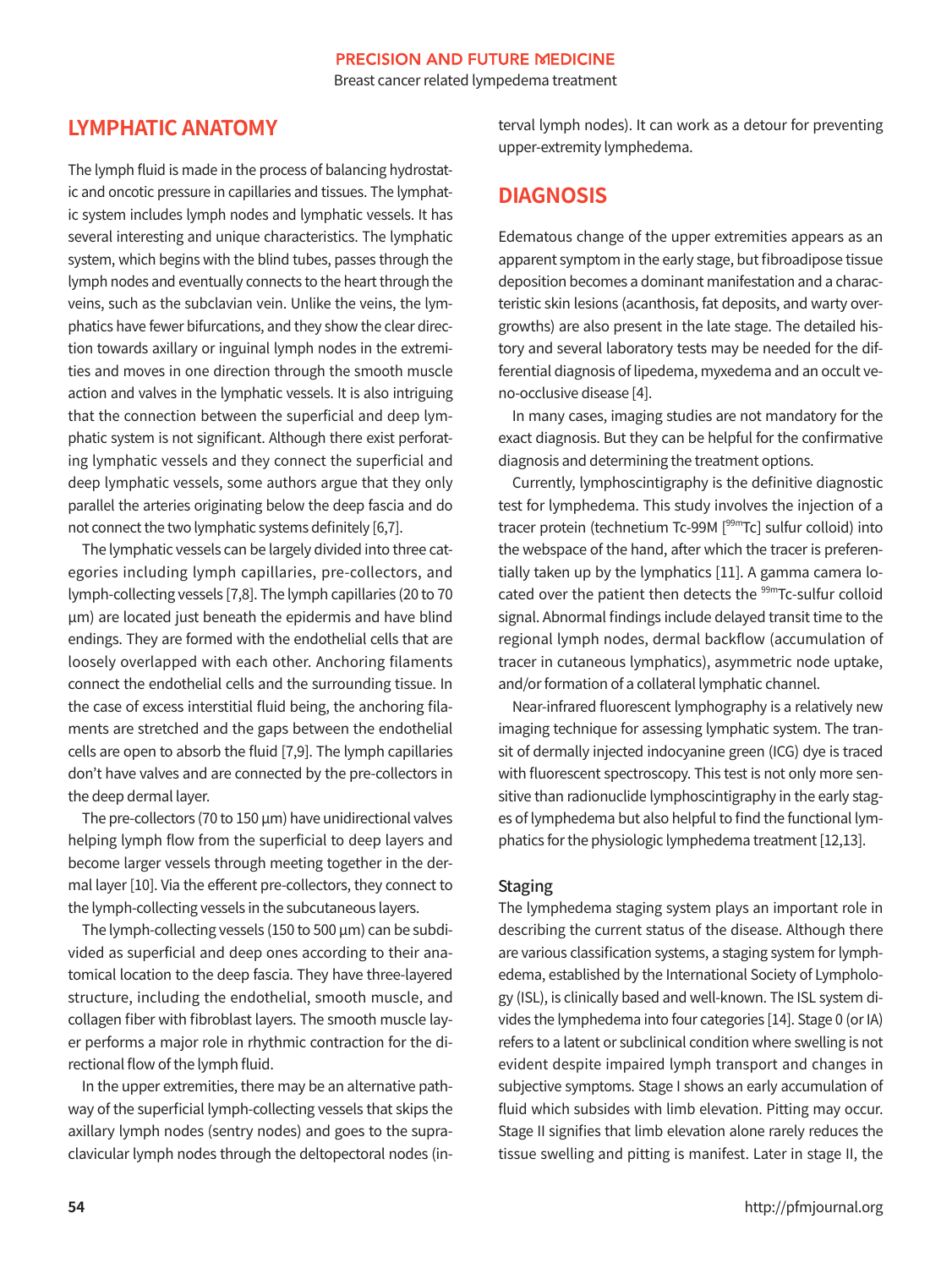Byung-Joon Jeon, et al.

limb may not pit as excess subcutaneous fat and fibrosis develop. Stage III encompasses lymphostatic elephantiasis where pitting can be absent and trophic skin changes have developed. A practical staging system based on the findings with ICG lymphangiography was suggested by Chang et al. [15]. The system categorizes the lymphedema into four according to the pattern of dermal backflow and the numbers of lymphatics visualized [15,16]. Stage 1 shows minimal, patchy dermal backflow with many patent lymphatic vessels. Stage 2 refers to segmental dermal backflow with a moderate number of patent lymphatic vessels. Stage 3 presents extensive dermal backflow involving the entire arm and few patent lymphatic vessels. In stage 4, there exists severe dermal backflow involving the entire arm and extending to the dorsum of the hand and no patent lymphatic vessels are observed (Fig. 1).

#### **Treatment**

#### Physiologic surgeries

Surgical treatment of lymphedema can be grossly divided

into physiologic surgery and debulking procedure. Physiologic surgery include lymphovenous bypass (LVB) and vascularized lymph node transplant (VLNT).

#### 1) Lymphovenous bypass

LVB is an operation to connect the functioning lymphatics and the veins for transporting protein-rich fluid in the interstitial space bypassing damaged lymphatics, which is effective in the treatment of early-stage lymphedema, such as, ISL classification of lymphedema stage II or Chang's lymphedema stage 1 or 2. Therapeutic effects can be expected in more advanced lymphedema if functioning lymphatics can be found and the therapy with VLNT can be done simultaneously.

If the LVB is performed in an early stage of lymphedema, a decrease in volume and number of cellulitis may occur in addition to improvement of the subjective symptoms. Moreover, some patients may be less dependent on the compressive garments. The relatively low risk of complications is another advantage, and surgery can be carried out under the local anesthesia.



Fig. 1. MD Anderson lymphedema classification based on injected indocyanine green lymphangiographic findings. (A) Stage 1: many patent lymphatic vessels, with minimal, patchy dermal backflow. (B) Stage 2: moderate number of patent lymphatic vessels, with segmental dermal backflow. (C) Stage 3: few patent lymphatic vessels, with extensive dermal backflow involving the entire arm. (D) Stage 4: no patent lymphatic vessels seen with severe dermal backflow involving the entire arm and extending to the dorsum of the hand. Adapted from Chang et al. [15], with permission from Wolters Kluwer Health, Inc.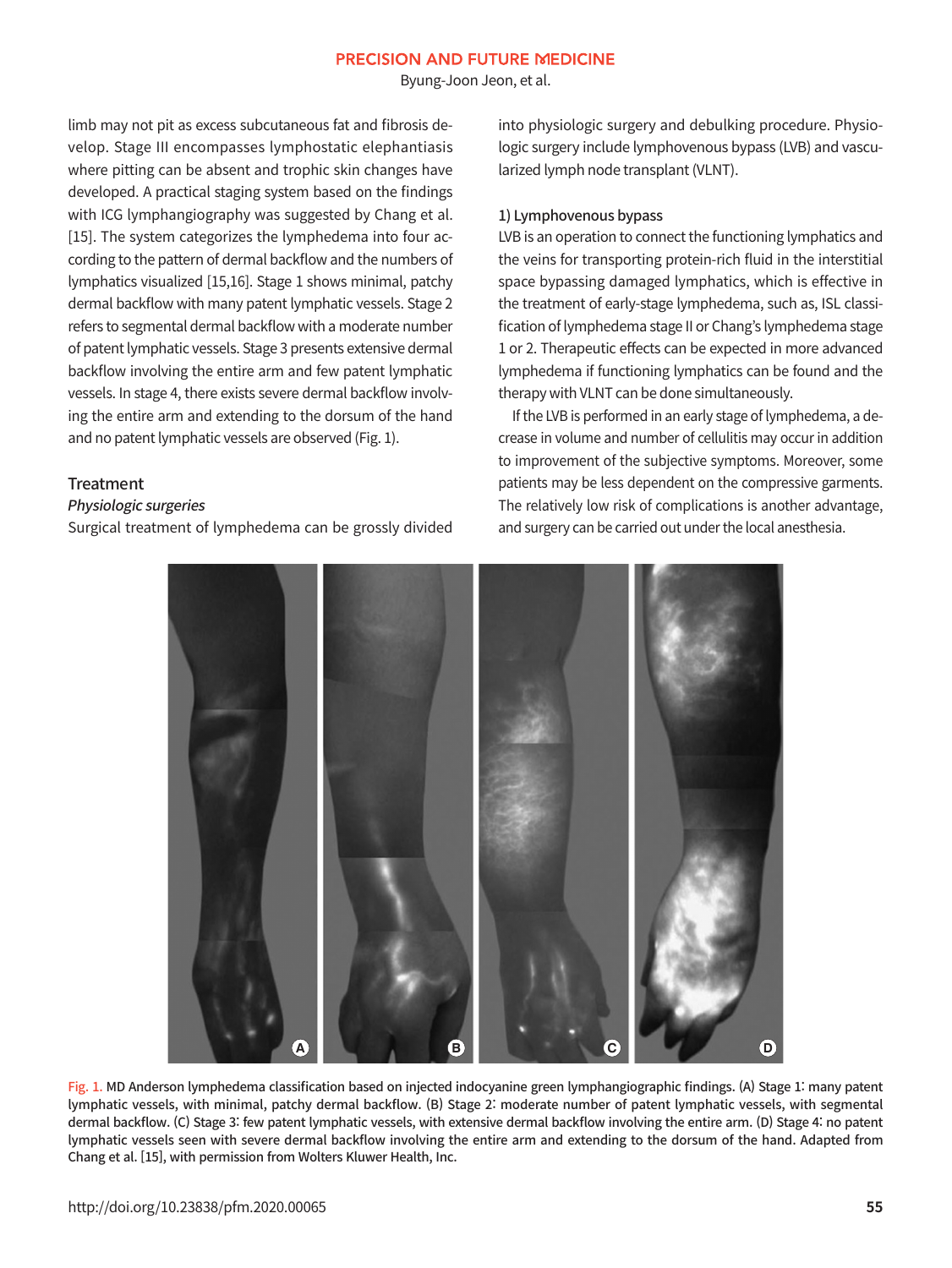Breast cancer related lympedema treatment



Fig. 2. The patency of the bypass is confirmed by observing the isosulfan blue dye pass from the lymphatic throught the anastamosis into the venule. Alternatively, indocyanine green may be also be used if the operating microscope has capability for injected indocyanine green flouroscopy. (1 grid=1 mm) Adapted from Chang et al. [15], with permission from Wolters Kluwer Health, Inc.

 The ICG lymphangiography is useful for a successful LVB. Although LVB can be done without ICG lymphangiography, it is more difficult to find functioning lymphatics suitable for LVB and to evaluate successful anastomosis and patency (Fig. 2) [15,17].

 The effects of LVB are known to be better in the early stages, in the upper extremities, and the secondary lymphedema. In the upper extremity, it was reported that a decrease of 11.7% of the preoperative volume excess was observed in the group of continual bandaging only, and a decrease of 47.3% of the preoperative volume excess was observed in the group of performing surgery and postoperative continual bandaging simultaneously [18]. In a prospective study, it was reported that the symptoms improved in 96% of patients and there was a quantitative improvement in 74% of patients. Moreover, the overall mean volume differential reduction was 33% at 3 months, 36% at 6 months, and 42% at 12 months after surgery [15].

#### 2) Vascularized lymph node transplant

The indications for VLNT may include total occlusion on lymphoscintigraphy, ISL stage II with repeated episodes of cellulitis, no current cellulitis, and failure of complete decongestive therapy (CDT) for 6 months [19]. In the case of fibrosis of existing lymphatics, VLNT can be a better option than LVB [20]. Combining both VLNT and LVB can be considered for the improvement of lymphedema via different mechanisms in many cases. In advanced cases, VLNT can be done as a staged procedure before or after liposuction of fibroadipose soft tissue [21,22].

 VLNT replenishes lymph nodes and healthy tissues in patients with lymph nodes removed. Proximal (anatomic: e.g., axilla) or distal (non-anatomic: e.g., elbow or wrist) areas are considered as locations for transplant. If a proximal transplant is made, the removed lymph nodes and damaged lymphatics will be replaced with healthy soft tissue containing lymph nodes.

 In the case of distal transfer of lymph nodes, it can be expected that the lymph nodes will be located in healthy tissue rather than scarred tissue to recover their function quickly. Also, the lymph fluid, apt to be driven to the distal area, can be absorbed actively by the "gravity effect" and "catchment effect" [23,24]. However, the scar can be apparent and skin grafts may be necessary to cover the lymph nodes transferred due to the insufficient surrounding tissues.

There are many options for potential donor sites for VLNT. The groin is a commonly used donor site owing to well-studied anatomy, well-concealed scar and the feasibility of combining with the abdominal based free flaps for breast reconstruction and concomitant lymphedema treatment [23,25]. The supraclavicular nodes are located between the acromial-clavicular joint and the sternal notch. The donor site scar is hidden well and the small and thin flap can be harvested. This flap has not been shown to increase the risk of iatrogenic lymphedema [23,26,27]. The submental lymph nodes can be harvested with small elliptical skin paddle including a good number of sizable lymph nodes. This flap is unlikely to cause iatrogenic lymphedema; however, the damage of the marginal mandibular nerve should be avoided [25,28]. The thoracic lymph node flap can include abundant soft tissue helping to address large recipient defects and a good number of lymph nodes. But it can cause iatrogenic lymphedema to the upper extremity [29,30]. The greater omental lymph nodes can be harvested using the right or left gastroepiploic artery. Numerous lymph nodes can be included and the scars can be hidden well. Although the laparoscopic approach significantly reduces the donor-site complications, there can be significant intestinal complications including peritonitis, injury to intra-abdominal organs, and bowel obstruction [31,32]. In addition to the greater omental lymph node flap, the jejunal mes-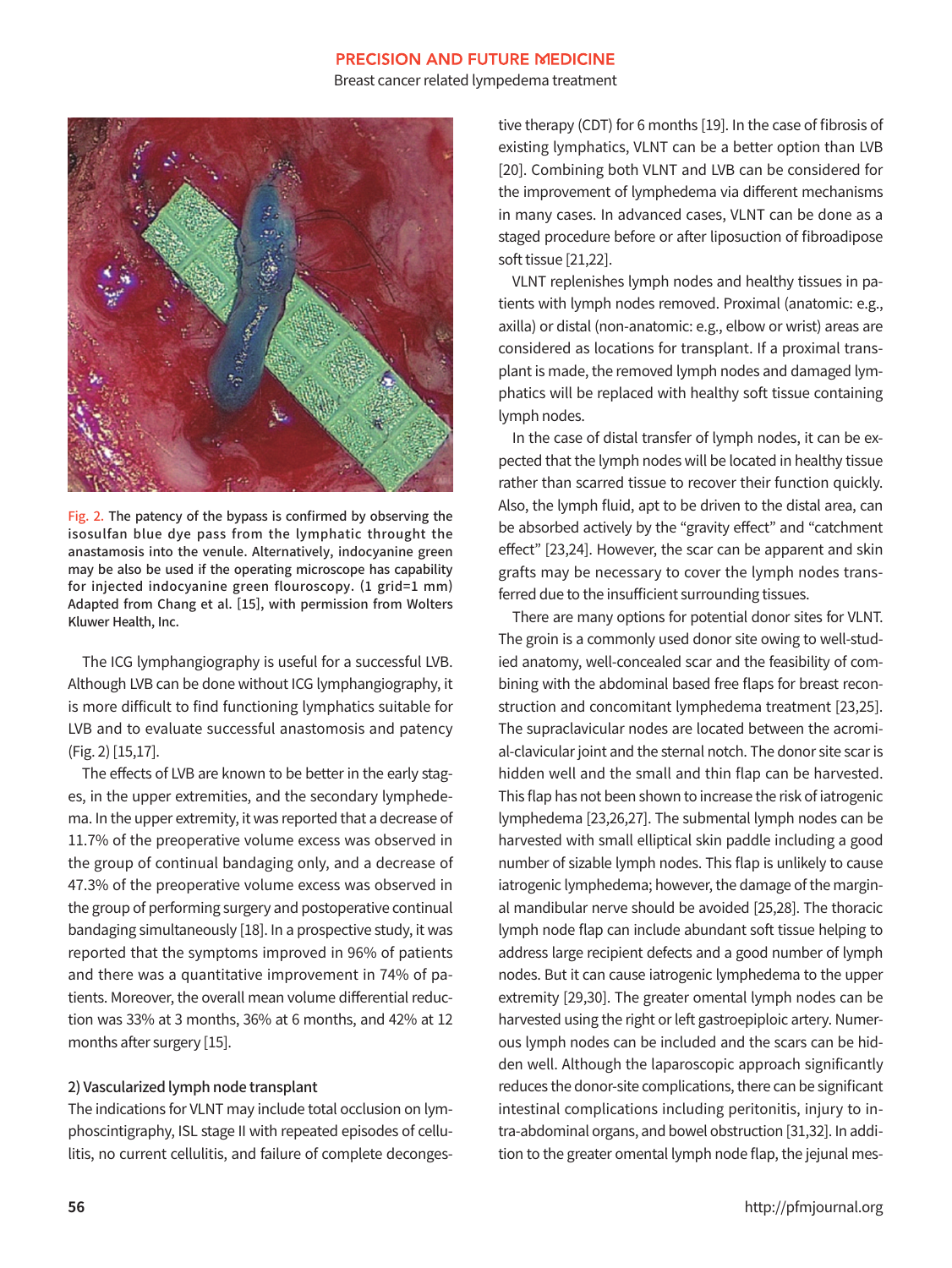Byung-Joon Jeon, et al.

enteric lymph node flap is an intraabdominal donor option for VLNT avoiding iatrogenic extremity lymphedema. This flap has constant vascular anatomy, a reliable lymph node packet, and a well-concealed scar. Disadvantages include injury to viscera, adhesions, and internal hernia [23,33,34].

 Compared to LVB, VLNT carries slightly higher complication rates [24,35]. The most serious complication is the donor site or secondary lymphedema [36]. To prevent such complications, reverse lymphatic mapping using radioisotope and ICG dye should be considered [37].

 It is not easy to make a certain standard for assessing and interpreting the surgical results. Each patient's stage is different, and it is also difficult to establish a subjective or objective standard of assessment. However, the outcome can be evaluated in aspects of the excess circumference reduction (%) and absolute circumference reduction (cm).

#### Debulking procedures

As lymphedema progresses, fibroadipose tissue accumulation is a predominant manifestation and characteristic skin changes may follow. In this circumstance, the effects of physiologic surgery, or conservative therapy may not be helpful and the symptoms can be improved with a suction-assisted lipectomy or direct excisions.

#### 1) Liposuction

Liposuction should only be considered when there is no pitting. The pitting is a skin and soft tissue depression expressed in mm that appears by pressing strongly down on a given area with the thumb for one minute [38,39]. The presence of pitting means there is fluid accumulation, in which case, it may be possible to try conservative therapy, such as CDT or controlled compression therapy and/or physiologic surgeries first. In the absence of the pitting, liposuction can be considered when the excess volume is not satisfactory and the heavy arms or legs are uncomfortable. Patients considering Liposuction should be cancer-free. Patients must also be compliant on wearing compression garments for life to prevent re-accumulation of lymph after surgery and to maintain their status.

 When liposuction is carried out on the limb, evidence that liposuction is damaging to lymphatics is not clear [40]. Besides, studies using the lymphoscintigraphy reported no further deterioration of lymphatic function following liposuction [41]. Moreover, there are reports of an increase in lymph fluid transport and improvement in the skin blood flow to near-normal levels, these findings may provide explanations of the significant decrease in cellulitis after liposuction [42,43]. However, the mandatory wearing of compression garments maintaining the new equilibrium for the rest of life must be hard and cumbersome for patients.

 Liposuction is a safe surgical procedure. There are several numbers of studies that report no complications during or after surgery [42,44-46]. Excessive bleeding during the surgery can occur but the possibility can be reduced by using tumescent solution and tourniquet [39,47]. Sensory changes or minor wound problems may occur, but most of them improve over time.

 Significant post-liposuction in upper extremity volume can be achieved [42]. When patients are compliant in wearing postoperative compression garments, volume changes can be maintained for many years. Also, patients who underwent liposuction can experience a significant decrease in the number of cellulitis [48,49]. In the aspects of quality of life, overall well-being was improved and postoperative depression and anxiety decreased [42,44,46].

# **CONCLUSION**

In early-stage lymphedema, where protein-rich fluid accumulates, expressed as pitting, conservative treatments, such as CDT, and/or LVB should be considered. Once the stage is more advanced and skin fibrosis and adipose tissue deposition are appearing, it may be considered to attempt VLNT alone or VLNT and LVB simultaneously. If the stage is more advanced and fibroadipose tissue accumulation is dominant, then it can be considered to perform liposuction. A direct excision can be a helpful treatment option for the most advanced stage of lymphedema. Based on this review, different strategic approaches are needed according to the stage.

### **CONFLICTS OF INTEREST**

No potential conflict of interest relevant to this article was reported.

### **ORCID**

Byung-Joon Jeon https://orcid.org/0000-0001-6809-9439 David W. Chang https://orcid.org/0000-0002-7106-7945

# **AUTHOR CONTRIBUTIONS**

Conception or design: BJJ, DWC.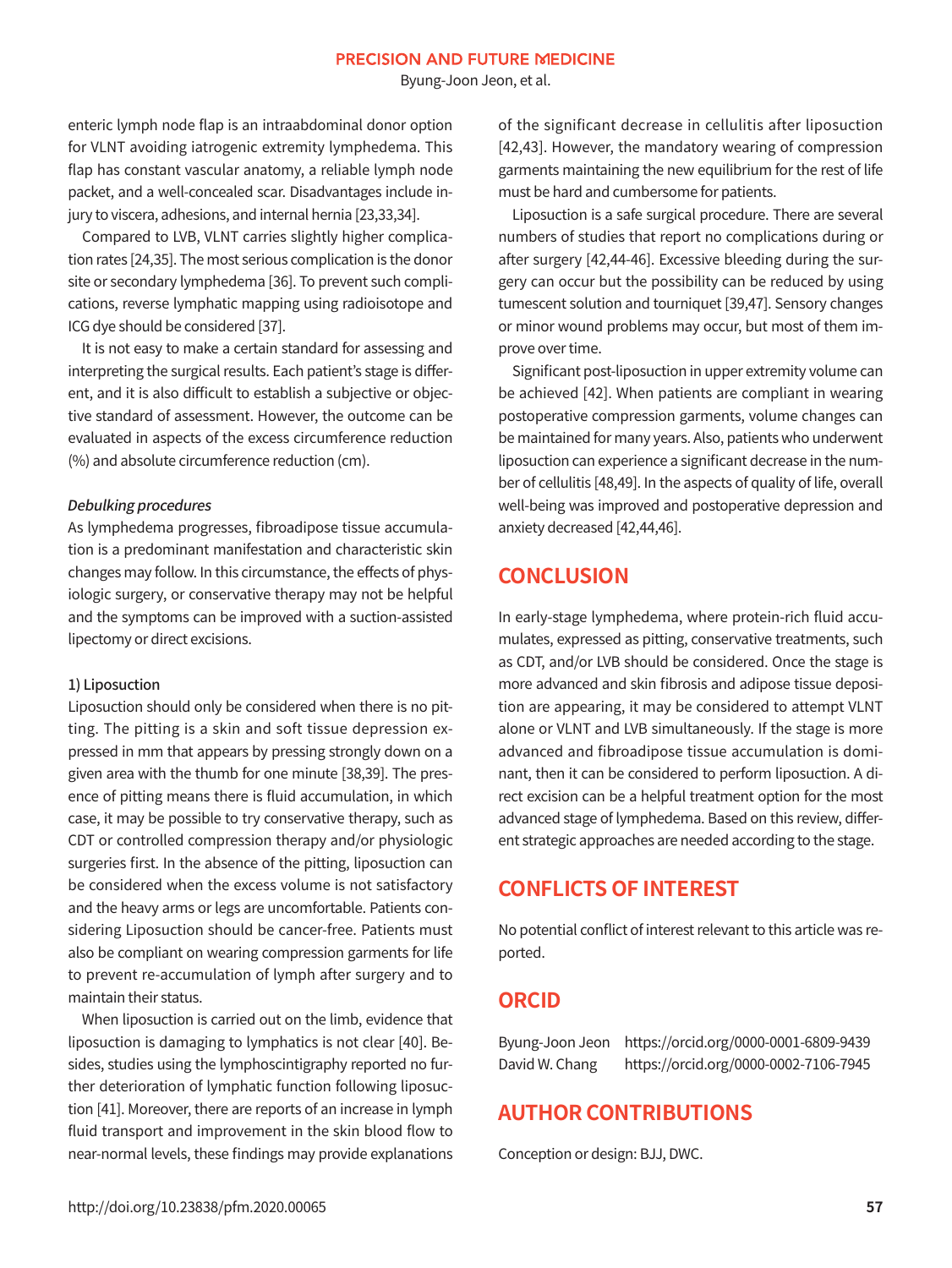Breast cancer related lympedema treatment

Acquisition, analysis, or interpretation of data: BJJ. Drafting the work or revising: BJJ, DWC. Final approval of the manuscript: BJJ, DWC.

# **REFERENCES**

- 1. Grada AA, Phillips TJ. Lymphedema: pathophysiology and clinical manifestations. J Am Acad Dermatol 2017;77: 1009-20.
- 2. Kerchner K, Fleischer A, Yosipovitch G. Lower extremity lymphedema update: pathophysiology, diagnosis, and treatment guidelines. J Am Acad Dermatol 2008;59:324- 31.
- 3. Hayes S, Cornish B, Newman B. Comparison of methods to diagnose lymphoedema among breast cancer survivors: 6-month follow-up. Breast Cancer Res Treat 2005; 89:221-6.
- 4. Rockson SG. Lymphedema after breast cancer treatment. N Engl J Med 2018;379:1937-44.
- 5. Iyigun ZE, Duymaz T, Ilgun AS, Alco G, Ordu C, Sarsenov D, et al. Preoperative lymphedema-related risk factors in early-stage breast cancer. Lymphat Res Biol 2018;16:28- 35.
- 6. Amore M, Tapia L, Pattarone GR, Mercado D. Applied anatomy. In: Neligan PC, Masia J, Piller NB, editors. Lymphedema: complete medical and surgical management. New York (NY): Thieme Verlagsgruppe; 2016. p. 97-112.
- 7. Suami H, Scaglioni MF. Anatomy of the lymphatic system and the lymphosome concept with reference to lymphedema. Semin Plast Surg 2018;32:5-11.
- 8. Suami H, Pan WR, Mann GB, Taylor GI. The lymphatic anatomy of the breast and its implications for sentinel lymph node biopsy: a human cadaver study. Ann Surg Oncol 2008;15:863-71.
- 9. Leak LV. Electron microscopic observations on lymphatic capillaries and the structural components of the connective tissue-lymph interface. Microvasc Res 1970;2:361-91.
- 10. Suami H. Lymphosome concept: anatomical study of the lymphatic system. J Surg Oncol 2017;115:13-7.
- 11. Greene AK, Goss JA. Diagnosis and staging of lymphedema. Semin Plast Surg 2018;32:12-6.
- 12. Mihara M, Hara H, Araki J, Kikuchi K, Narushima M, Yamamoto T, et al. Indocyanine green (ICG) lymphography is superior to lymphoscintigraphy for diagnostic imaging of early lymphedema of the upper limbs. PLoS One 2012; 7:e38182.
- 13. Ogata F, Narushima M, Mihara M, Azuma R, Morimoto Y,

Koshima I. Intraoperative lymphography using indocyanine green dye for near-infrared fluorescence labeling in lymphedema. Ann Plast Surg 2007;59:180-4.

- 14. Executive Committee. The diagnosis and treatment of peripheral lymphedema: 2016 consensus document of the International Society of Lymphology. Lymphology 2016;49:170-84.
- 15. Chang DW, Suami H, Skoracki R. A prospective analysis of 100 consecutive lymphovenous bypass cases for treatment of extremity lymphedema. Plast Reconstr Surg 2013;132:1305-14.
- 16. Schaverien MV, Coroneos CJ. Surgical treatment of lymphedema. Plast Reconstr Surg 2019;144:738-58.
- 17. Seki Y, Kajikawa A, Yamamoto T, Takeuchi T, Terashima T, Kurogi N. Single lymphaticovenular anastomosis for early-stage lower extremity lymphedema treated by the superior-edge-of-the-knee incision method. Plast Reconstr Surg Glob Open 2018;6:e1679.
- 18. Koshima I, Inagawa K, Urushibara K, Moriguchi T. Supermicrosurgical lymphaticovenular anastomosis for the treatment of lymphedema in the upper extremities. J Reconstr Microsurg 2000;16:437-42.
- 19. Cheng MH, Chen SC, Henry SL, Tan BK, Lin MC, Huang JJ. Vascularized groin lymph node flap transfer for postmastectomy upper limb lymphedema: flap anatomy, recipient sites, and outcomes. Plast Reconstr Surg 2013;131: 1286-98.
- 20. Hara H, Mihara M, Seki Y, Todokoro T, Iida T, Koshima I. Comparison of indocyanine green lymphographic findings with the conditions of collecting lymphatic vessels of limbs in patients with lymphedema. Plast Reconstr Surg 2013;132:1612-8.
- 21. Granzow JW, Soderberg JM, Dauphine C. A novel twostage surgical approach to treat chronic lymphedema. Breast J 2014;20:420-2.
- 22. Nicoli F, Constantinides J, Ciudad P, Sapountzis S, Kiranantawat K, Lazzeri D, et al. Free lymph node flap transfer and laser-assisted liposuction: a combined technique for the treatment of moderate upper limb lymphedema. Lasers Med Sci 2015;30:1377-85.
- 23. Schaverien MV, Badash I, Patel KM, Selber JC, Cheng MH. Vascularized lymph node transfer for lymphedema. Semin Plast Surg 2018;32:28-35.
- 24. Silva AK, Chang DW. Vascularized lymph node transfer and lymphovenous bypass: novel treatment strategies for symptomatic lymphedema. J Surg Oncol 2016;113:932-9.
- 25. Pappalardo M, Patel K, Cheng MH. Vascularized lymph